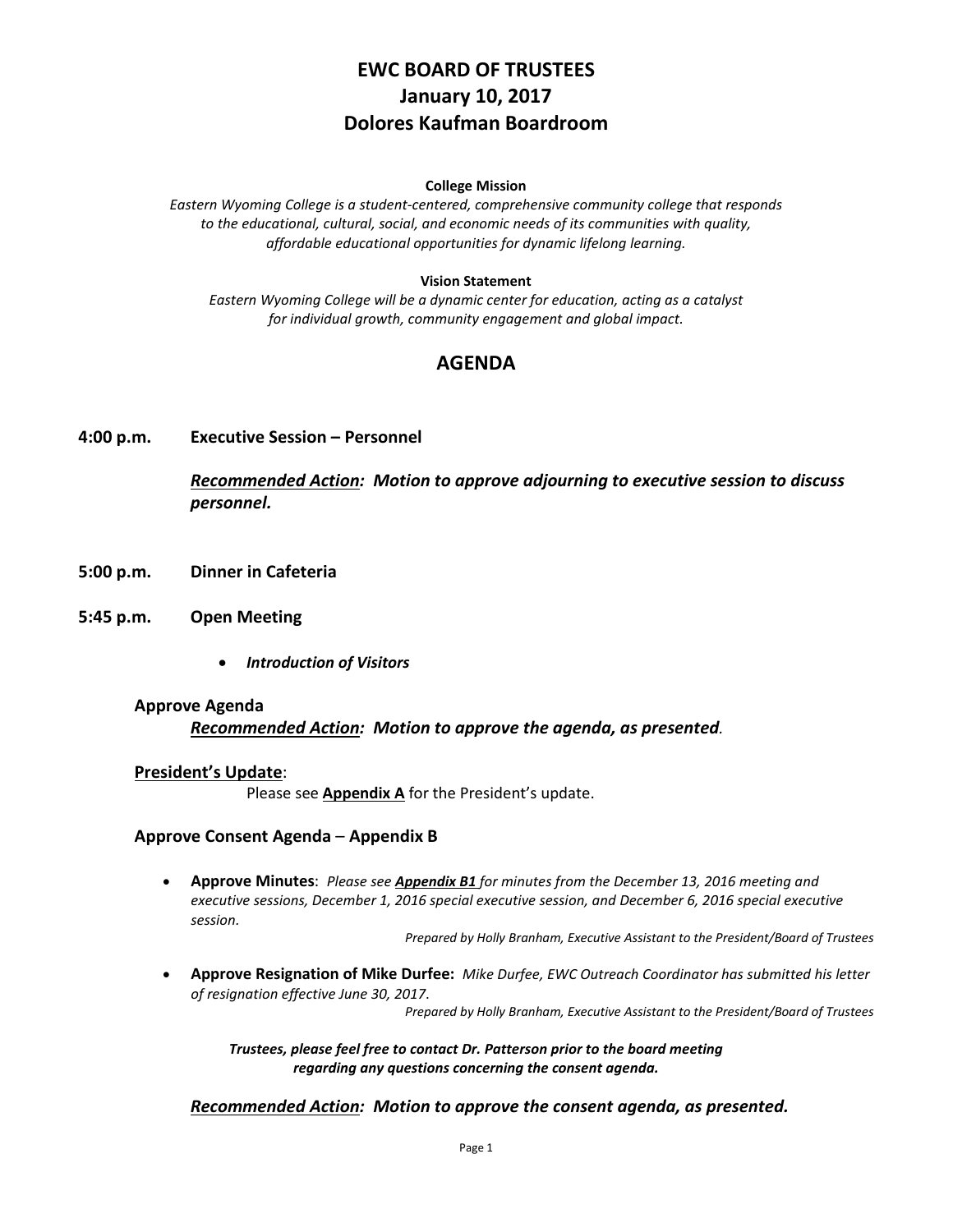## **Action Items**

### **Approve Financial Report**

Please see **Appendix C** for the written financial report.

*Prepared by Mr. Ron Laher, Vice President for Administrative Services*

### *Recommended Action: Motion to approve the financial report, as presented.*

### **Approve Early Retirement Requests**

Per Board Policy 3.17 the individuals listed below meet program eligibility criteria and have submitted letters notifying President Patterson of their intent to sever employment from EWC. Their early retirement becomes effective one month following the end of their fiscal year 2017 employment contract or appointment letter. Early retirees are Andy Espinoza and Dr. Peggy Knittel.

*Prepared by Mr. Ed Meyer, Director of Human Resources*

### *Recommended Action: Motion to accept the Early Retirement request of Andy Espinoza and Dr. Peggy Knittel, as presented.*

### **Approve Appointment of Board Representatives to the Foundation**

At last month's board meeting, Trustee Hovis was appointed to serve as a board representative to the Foundation. There was some confusion on which of the trustee's term was up for reappointment and it should have been Trustee Patrick's term instead of Trustee Kautz. The Board can appoint up to three representatives to the Foundation. After discussion with Mr. Hansen and Mr. Kautz, it was agreed to bring to the Board for consideration the reappointment of Trustee Patrick and Trustee Kautz as board representatives to the Foundation. In the future, all three board representatives will be appointed at the December organizational meeting. *Prepared by Holly Branham, Executive Assistant to the President/Board of Trustees*

*Recommended Action: Motion to approve the reappointment of John Patrick and Lowell Kautz as board representatives to the Foundation, as presented.*

## **INFORMATION ITEMS**

### **Institutional Development Update**:

The Board will be provided with an update on the ATEC campaign.

*Prepared by Mr. John Hansen, Director of Institutional Development*

### **Staff Alliance Update**:

Please see **Appendix D** for the Staff Alliance Update.

*Prepared by Ms. Mai Lee Olsen, Staff Alliance President* 

### **Student Services Update**:

Please see **Appendix E** for the Student Services update.

*Prepared by Dr. Rex Cogdill, Vice President for Student Services*

#### **Academic Services Update**:

Please see **Appendix F** for the Academic Services update.

*Prepared by Dr. Michelle Landa, Vice President for Academic Services*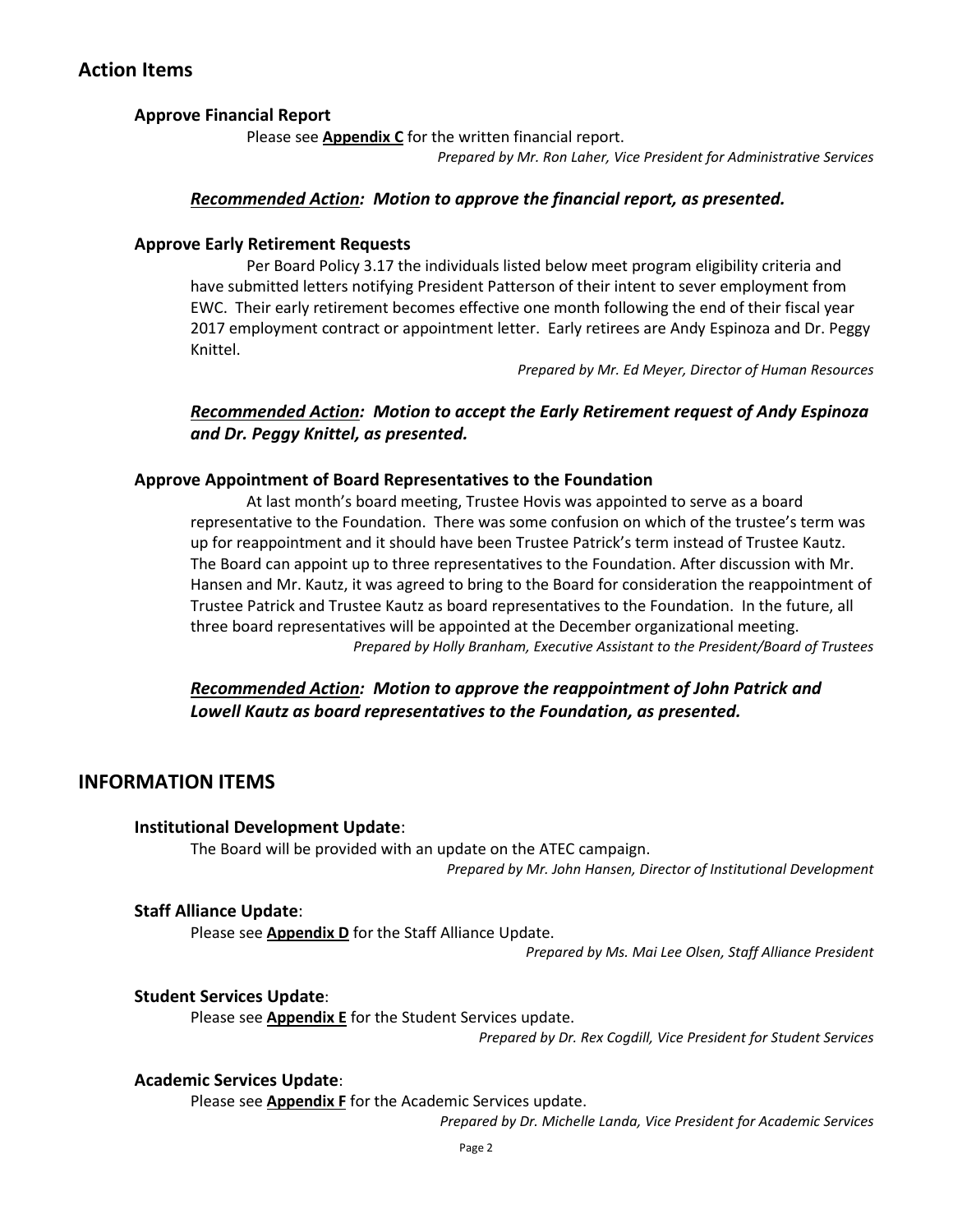### **Construction Projects Update**:

Please see **Appendix G** for a list of projects.

*Prepared by Mr. Ron Laher, Vice President for Administrative Services and Mr. Keith Jarvis, Director of Physical Plant*

#### **Faculty Senate Update**:

The Faculty Senate is very excited to announce that Mr. Andy Espinoza will be featured as this month's Faculty Focus recipient. The Faculty Senate would like to thank Mr. Espinoza for taking the time to engage in the interview process and we appreciate his commitment to EWC and our students.

This semester the Faculty Senate will be discussing additional ways in which faculty can contribute to recruiting efforts. Many Faculty have already drafted welcome letters which are included in recruiting correspondence for potential students. Further, we are considering additional opportunities including a possible partnership with the Alumni Association to organize a lecture series. We will keep the Board updated as these opportunities evolve.

The next Faculty Senate will be meeting Thursday, January 12<sup>th</sup>.

*Prepared by Ms. Kate Steinbock, Faculty Senate President*

#### **Human Resources Update**:

Please see **Appendix H** for the December update.

*Prepared by Mr. Edward Meyer, Director of Human Resources*

### **Trustee Topics**

- **January 27, 2:00 p.m. Special Board Meeting/Executive Session with Search Consultant**
- **WACCT Conference and Legislative Reception,** February 8, 2017, Laramie County Community College (Please let Holly know if you plan to attend and if you need a hotel reservation.)

### **Executive Session – Personnel**

*Recommended Action: Motion to approve adjourning to executive session to discuss personnel.*

**Adjournment**